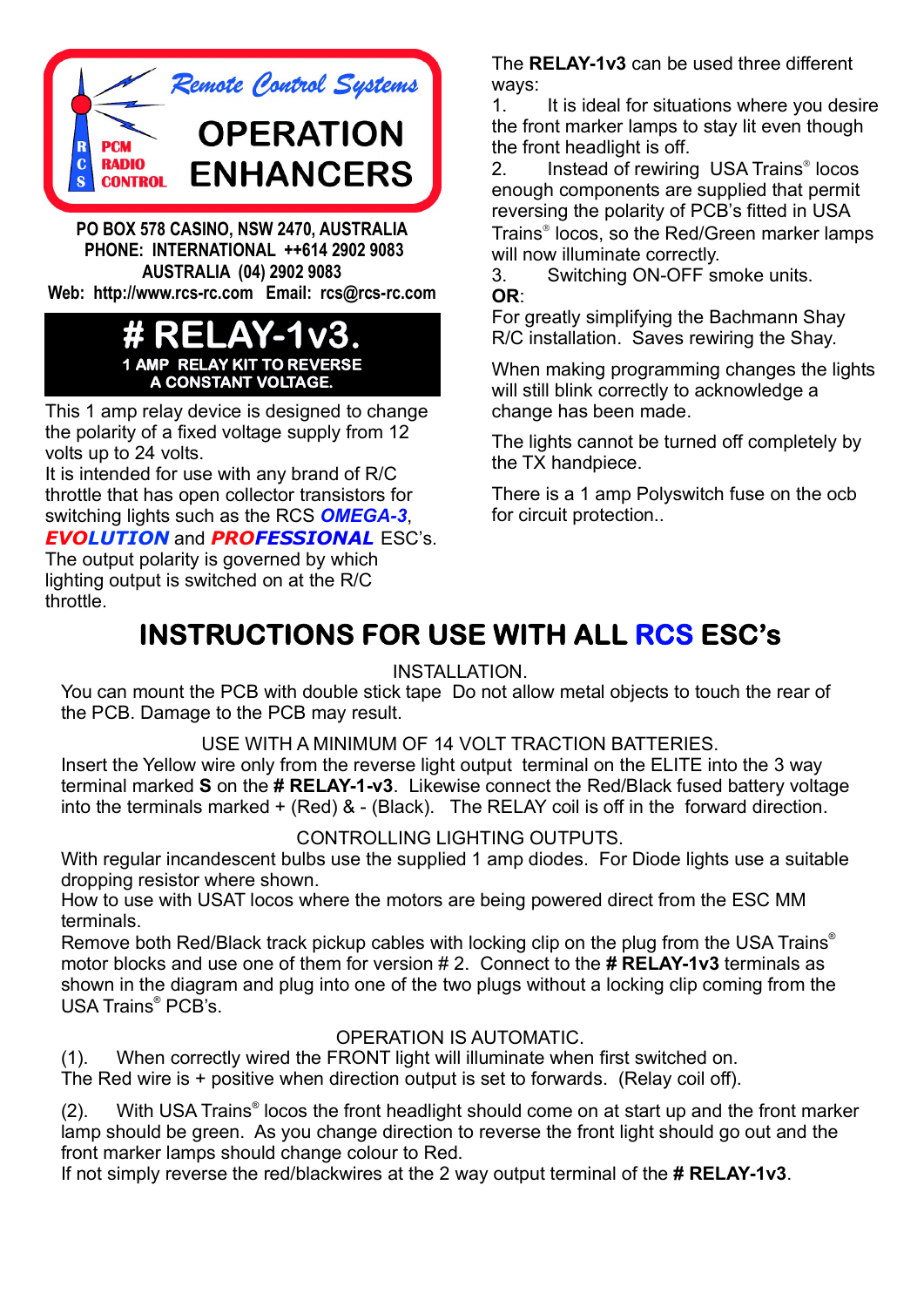

**To ESC**

**no matter which direction is selected.**

## **WIRING RELAY-1v3 FOR VERSION #2.**